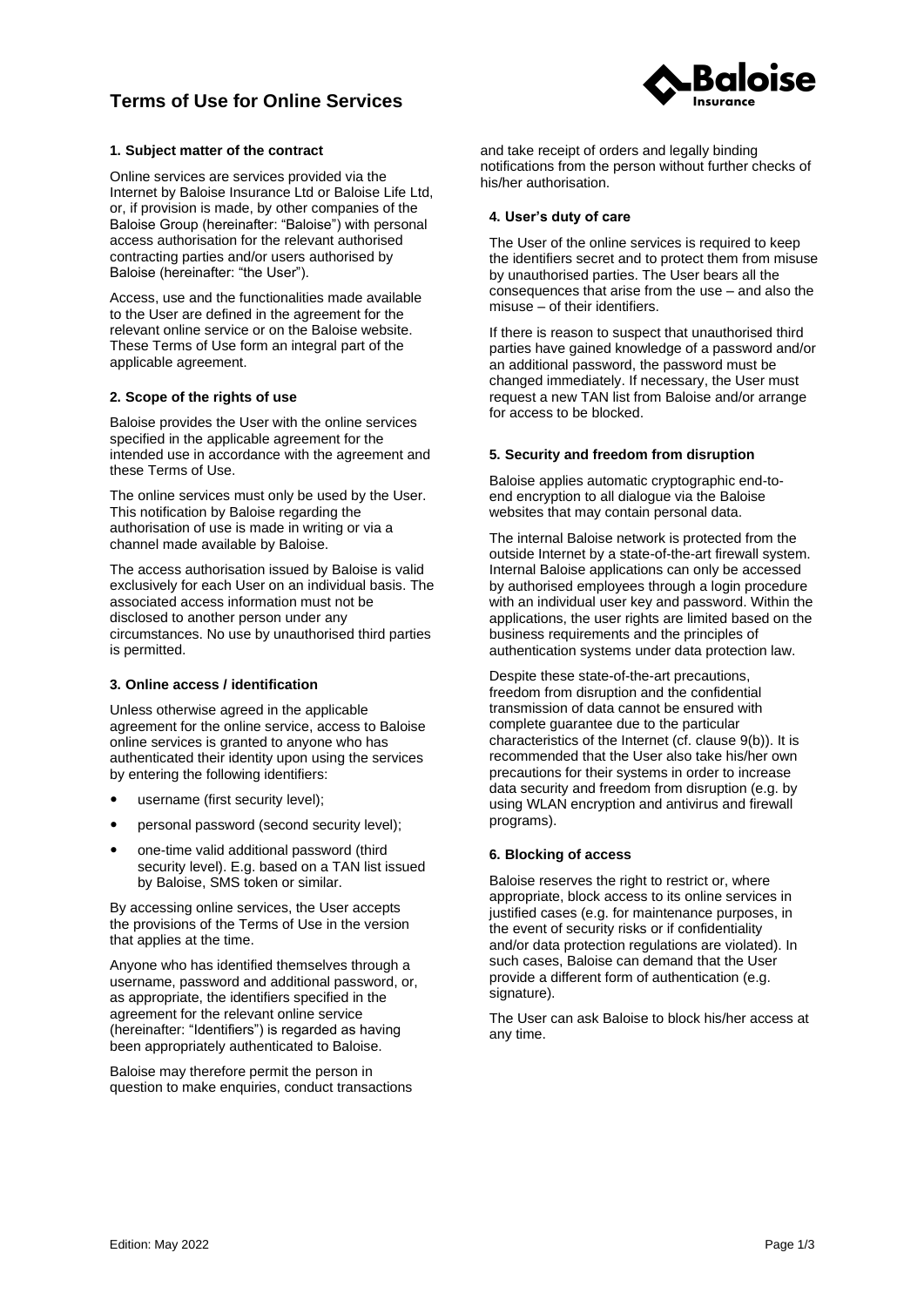# **Terms of Use for Online Services**

# **7. Confidentiality and data protection**

The bodies responsible for the data processing described hereinafter are:

- Baloise Insurance Ltd, Aeschengraben 21, 4002 Basel; and
- Baloise Life Ltd, Aeschengraben 21, 4002 Basel.

Users can contact Baloise's data protection officer on [datenschutz@baloise.com](mailto:datenschutz@baloise.com) if they have any questions. Personal data that Users transmit when using this system are processed by Baloise in accordance with the applicable data protection legislation.

The following personal user data is requested by, and saved in, the system. Login details (username and password), time/date of last login and contact details (first name, last name, email). This data will be used to provide Users with the Baloise online services for the intended use.

The User grants Baloise the right to record, store and, when necessary, evaluate all login and access data, transactions and changes by the User.

In order to make this online service available, Baloise works with legally independent companies at home and abroad that provide certain services on its behalf. These service providers have also been contractually obliged to adhere to the defined purposes of the data processing. In order to achieve this, Baloise has concluded a contract with these service providers that meets the requirements set out in the applicable data protection legislation.

Confidential information, especially sensitive personal data, must not be sent to Baloise by email, but only by using the forms provided online, via the secure messaging system that is provided, or by post in the form of original documents.

The user data is saved for as long as the online services are being actively used. The user data will be deleted once the business relationships with Baloise have ended. If an account is inactive for a period of two years, Baloise can delete the user data after informing the user accordingly.

Users have the right to access their data or have it rectified or erased. Requests can be sent to [datenschutz@baloise.com.](datenschutz@baloise.com)

## **8. Using the online services from abroad**

The User takes note that, when using online services from abroad, the data protection legislation of the country in question may not meet the Swiss standard and/or that provisions of foreign law may be violated. It is the responsibility of the User to obtain information on this. Baloise accepts no liability in such a case.

### <span id="page-1-0"></span>**9. Liability**

Edition: May 2022 Page 2/3 As far as this is permitted by law, Baloise accepts no liability for any losses incurred as a result of, or in connection with, the use of online services. In particular, Baloise accepts no liability for:

- a. the accuracy and completeness of the data that is displayed, transmitted electronically or printed out;
- <span id="page-1-1"></span>b. the occurrence of risks inherent on the Internet, such as technical or organisational difficulties when receiving or transmitting data, transmission errors, technical defects, disruptions or suspensions of the telephone network and internet access, for whatever reason, unlawful interference in network facilities, the smuggling-in of viruses, the copying and falsification of data and content, the overloading of networks and the blocking of electronic access caused wilfully or accidentally by third parties;
- c. the restriction or blocking of access;
- d. the failure to recognise falsified information, authentication deficiencies and the violation of authentication regulations;
- e. the use of the online services from abroad; or
- f. defective security and/or functionality of the hardware and/or software employed by the User.

### **10. Termination**

The agreement can be terminated by either party by giving one month's notice to the end of a calendar month. The right to terminate the agreement without notice remains reserved in the event of material breaches of the agreement, in particular, any use of the online services not in accordance with the agreement, service quality that is not in line with the agreement, or the violation of security, confidentiality or data protection regulations.

Access to the online services ends in any event upon the termination of all insurance contracts and collaboration agreements specified in the relevant agreement.

#### **11. Supplementary conditions for occupational pension provision**

The online service is available to users for occupational pension provision if their pension fund is managed by Baloise.

Users who opt to use the online service for occupational pension provision authorise Baloise to fulfil the pension fund's obligation to provide users with information using this channel.

As far as confidentiality and data protection are concerned, users must observe the provisions set out in the Swiss Federal Law on Occupational Retirement, Survivors' and Disability Pension Plans (BVG), in particular the extensive duty of confidentiality under Art. 86 BVG.

Users can deactivate the online service for occupational pension provision again.

Any direct access to the administrative system by users is excluded.